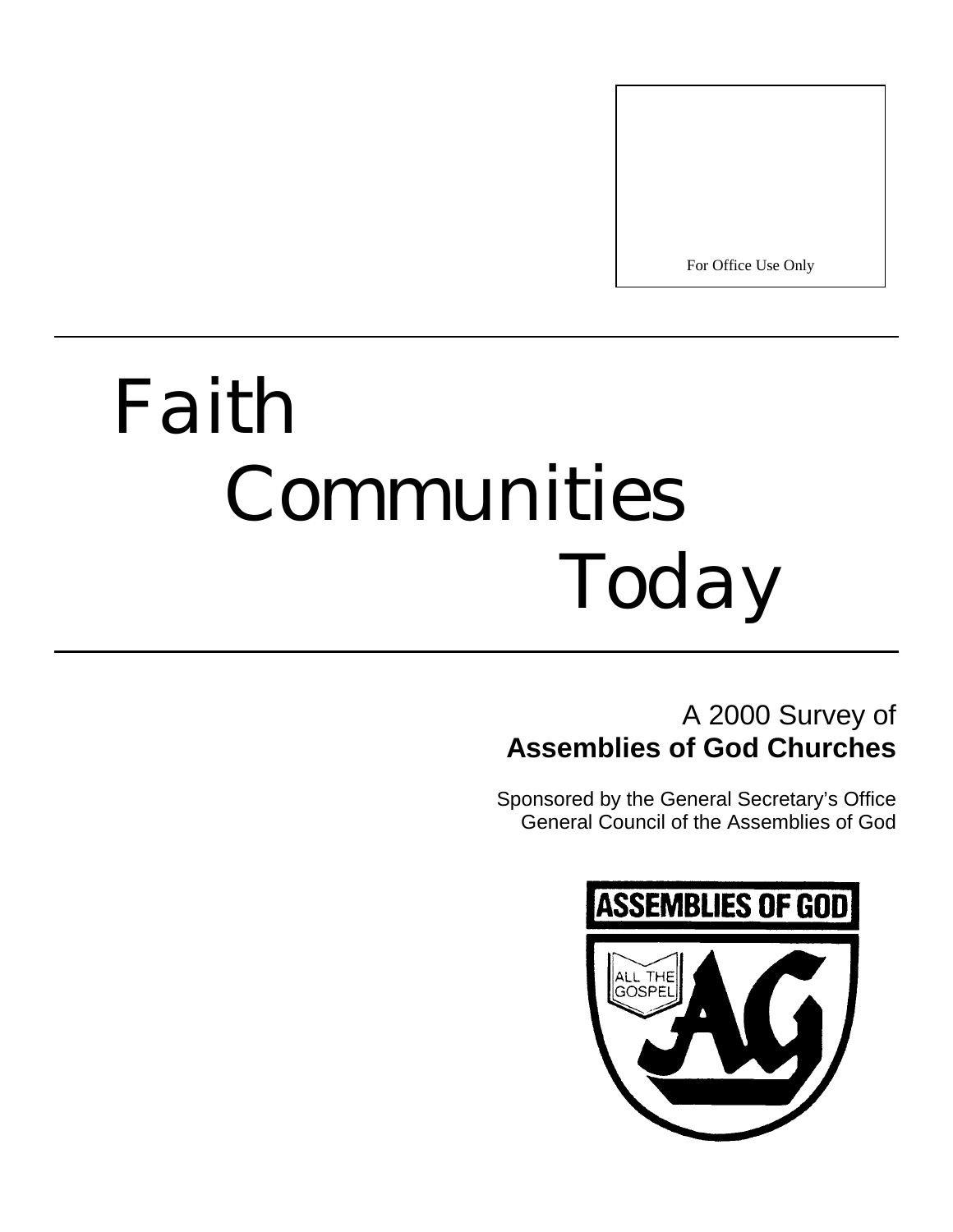Please mail your completed survey in the postage-paid envelope within two weeks of having received it.

Questions? Contact Sherri Doty at **statistics@ag.org**; or 417-862-2781, ext. 3230; or Efraim Espinoza, 417-862-2781, ext. 3075.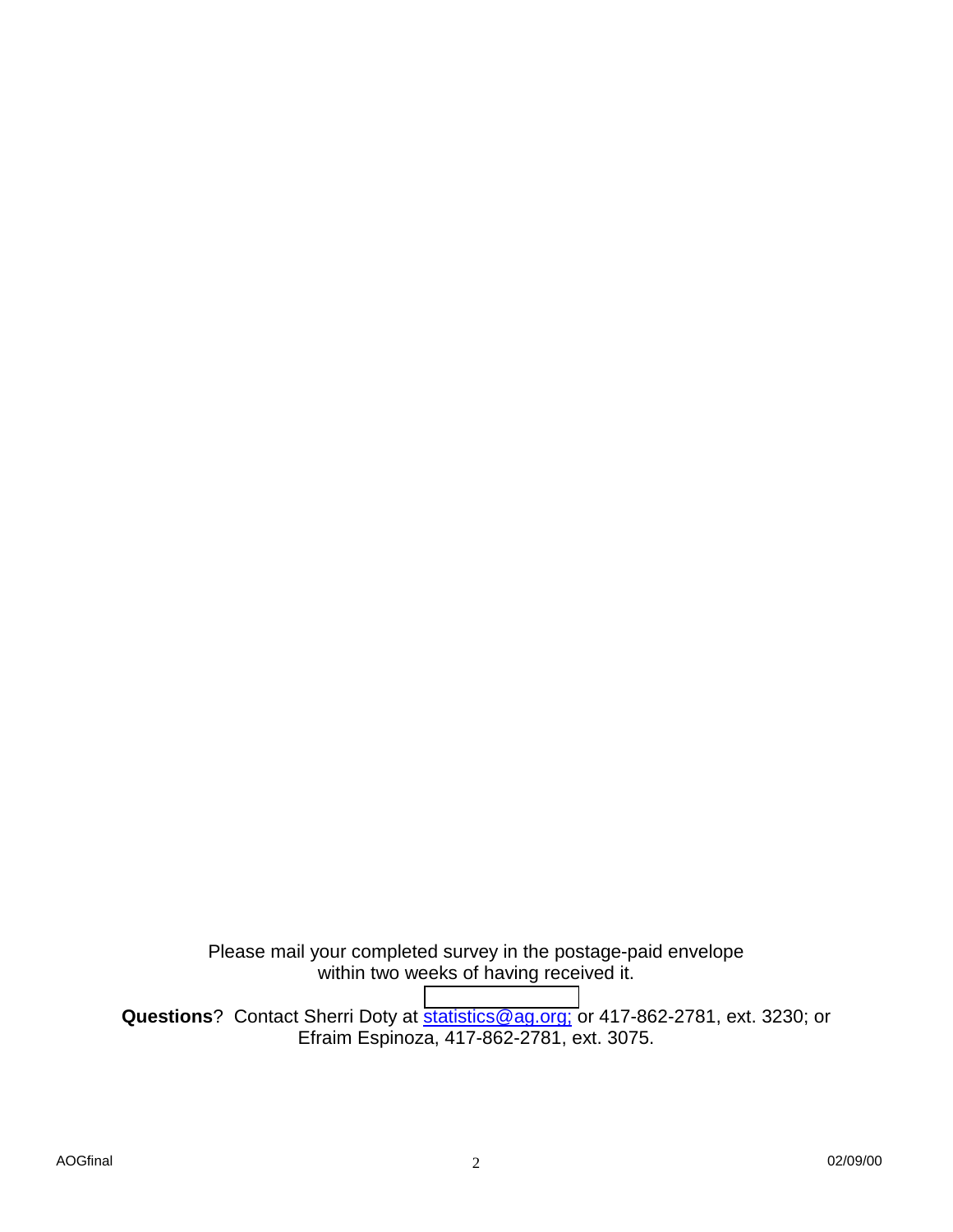# **I. Congregational Identity and Worship**

1. How well does each of the following statements describe your congregation? (v one on each line)

|          | Verv<br>Well                                                                                                                                                                             | Quite<br>Well                    | Some-<br><b>What</b>             | <b>Slightly</b>                                             | Not At<br><u>All</u>                       |
|----------|------------------------------------------------------------------------------------------------------------------------------------------------------------------------------------------|----------------------------------|----------------------------------|-------------------------------------------------------------|--------------------------------------------|
| А.<br>В. | D. Our congregation helps members deepen their                                                                                                                                           | $\Box$<br>$\Box_2$<br>$\Box_2$   | $\Box$ 3<br>$\Box_3$<br>$\Box_3$ | $\Box_4$<br>$\Box_4$<br>$\square_4$                         | $\square_5$<br>$\Box_5$<br>$\Box_5$        |
| E.,      | Our congregation is trying to increase its racial/ethnic                                                                                                                                 | π,                               | $\Box_3$                         | $\Box$                                                      | $\square_5$                                |
| F.       |                                                                                                                                                                                          | $\Box_2$                         | $\square_3$                      | $\Box$                                                      | $\Box_5$                                   |
| L.       | G. Our congregation is a moral beacon in the community $\square_1$<br>H. Our congregation welcomes innovation and change $\square_1$<br>Our congregation deals openly with disagreements | $\Box_2$<br>$\Box_2$<br>$\Box_2$ | $\Box_3$<br>$\Box_3$<br>$\Box_3$ | $\Box_{4}$<br>$\Box_{\scriptscriptstyle{A}}$<br>$\square_4$ | $\square_5$<br>$\square_{\varsigma}$<br>□៹ |
| J.       | Our congregation has a strong racial/ethnic or national                                                                                                                                  | $\Box$                           | $\Box_3$                         | $\Box_4$                                                    | $\square_5$                                |
|          | K. Members are excited about the future of our congregation. $\square_1$<br>L. New people are easily incorporated into the life of our                                                   | $\square_2$<br>Ω,                | $\Box_3$<br>$\square_3$          | $\Box$<br>$\square_4$                                       | $\square_5$<br>$\Box_{5}$                  |
|          | M. Our congregation has a clear sense of mission and                                                                                                                                     | $\Box_2$                         | $\Box_3$                         | $\Box$                                                      | $\square_5$                                |
|          | N. Our congregation's worship services are spiritually                                                                                                                                   | π,                               | $\Box_3$                         | $\Box$                                                      | $\Box_5$                                   |
|          |                                                                                                                                                                                          | $\Box_2$                         | $\Box_3$                         | $\square_{4}$                                               | $\Box_5$                                   |
|          | O. Our congregation's programs and activities are                                                                                                                                        | $\Box_2$                         | $\Box_3$                         | $\Box$                                                      | $\Box_5$                                   |
| P.       | Our congregation's programs and activities strengthen                                                                                                                                    | $\Box_2$                         | $\Box_3$                         | $\square_4$                                                 | $\Box_5$                                   |
|          | Q. Our congregation encourages public expression of                                                                                                                                      | □,                               | $\Box_3$                         | $\Box_{4}$                                                  | $\square_5$                                |

- 2. Worship Services.
	- A.  $\square_{(1)}$  Please check here if your congregation holds worship services *less than once a week*, and answer for a **typical** weekend on which you do hold services.

|                                                                                                                                                                                                                                                                                                                                 | <b>Friday</b>                                                | Saturday | Sunday<br>АM | Sunday<br>PМ |
|---------------------------------------------------------------------------------------------------------------------------------------------------------------------------------------------------------------------------------------------------------------------------------------------------------------------------------|--------------------------------------------------------------|----------|--------------|--------------|
| B. How many worship services does your<br>congregation have on each of the following<br>days/times on a typical weekend?                                                                                                                                                                                                        |                                                              |          |              |              |
| C. What is the total attendance for all services held on<br>this day/time on a typical weekend?                                                                                                                                                                                                                                 |                                                              |          |              |              |
| D. If you typically hold more than one service on the weekend, are these services: $(\vee$ one)<br>$\Box$ <sub>1</sub> Very similar in style (other than the language used)<br>$\Box_2$ One or more is somewhat different in style from the rest<br>$\square$ <sub>3</sub> One or more is very different in style from the rest |                                                              |          |              |              |
| E. Please check all the languages in which your congregation conducts worship services on a typical<br>weekend:<br>a. $\square_{(1)}$<br>English<br>Korean<br>b. $\square_{(5)}$<br>Other:<br>C. $\Box_{(99)}$                                                                                                                  | d. $\square_{(2)}$ Spanish<br>e. $\square_{(14)}$ Portuguese |          |              |              |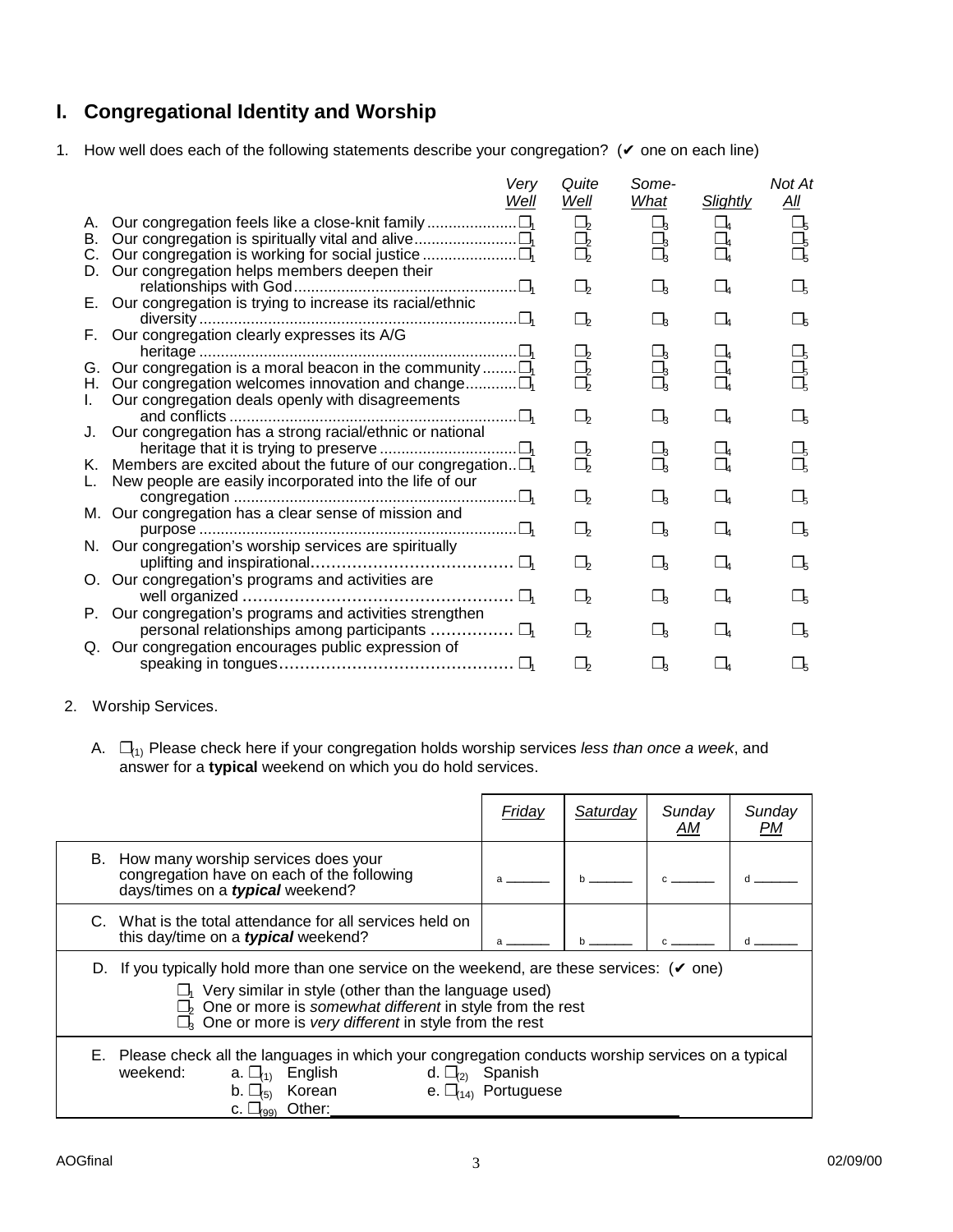## **I. Congregation Identity and Worship, continued**

| 3. How often does the sermon in your worship focus on: $(\vee)$ one on each line)<br>Always<br>В.                    | Often<br>Ω,<br>$\Box_2$<br>$\Box_2$ | Sometimes<br>$\square_3$<br>$\Box_3$<br>$\Box_3$ | Seldom<br>⊔⊿<br>$\Box_4$<br>$\Box_4$     | Never<br>$\Box_5$<br>$\square_5$<br>$\Box_5$ |
|----------------------------------------------------------------------------------------------------------------------|-------------------------------------|--------------------------------------------------|------------------------------------------|----------------------------------------------|
| D.                                                                                                                   | $\Box_2$<br>$\Box_2$<br>$\Box_2$    | $\square_3$<br>$\square_3$<br>$\Box_3$           | $\square_4$<br>$\Box_4$<br>$\square_{4}$ | $\Box_5$<br>$\Box_5$<br>Ω5                   |
| 4. How often does the sermon include <b>a lot of</b> : $(\vee)$ one on each line)                                    |                                     |                                                  |                                          |                                              |
| Always<br>В.                                                                                                         | Often<br>$\Box$<br>$\Box$           | Sometimes<br>$\square_3$<br>$\square_3$          | Seldom<br>$\Box_{4}$<br>$\Box_{4}$       | Never<br>$\Box_5$<br>$\square_5$             |
| C. Illustrations from contemporary media (e.g.,<br>magazines, newspapers, television, movies, etc) $\square_1$<br>D. | $\square_2$<br>Ω,                   | $\Box_3$<br>$\Box_3$                             | $\sqcup_{4}$<br>$\sqcup_{4}$             | ┚ҕ                                           |

5. How often are the following included as part of your worship service(s)? ( $\checkmark$  one on each line)

|                                                                     | Alwavs | Often Sometimes Seldom | Never |
|---------------------------------------------------------------------|--------|------------------------|-------|
|                                                                     |        |                        |       |
|                                                                     |        |                        |       |
| C. A time during worship for people to greet each other $\square_1$ |        |                        |       |
|                                                                     |        |                        |       |
|                                                                     |        |                        |       |
|                                                                     |        |                        |       |

6. How often are the following used in your worship services(s)? ( $\vee$  one on each line)

|                                              |  | Often Sometimes Seldom | Never |
|----------------------------------------------|--|------------------------|-------|
|                                              |  |                        |       |
|                                              |  |                        |       |
|                                              |  |                        |       |
| D. Non-electronic string or wind instruments |  |                        |       |
|                                              |  |                        |       |
|                                              |  |                        |       |
|                                              |  |                        | ℸ     |

7. In comparison to the style of your congregation's primary worship service 5 years ago, would you say the style of your current primary worship service:  $($   $\checkmark$  one)

| $\square_1$ Is basically the same           | $\Box_2$ Changed a little | $\Box_3$ Changed somewhat                          |
|---------------------------------------------|---------------------------|----------------------------------------------------|
| $\square$ <sub>4</sub> Changed a great deal |                           | $\square_5$ Our congregation did not exist in 1995 |

8. How important are the following sources of authority in the worship and teaching of your congregation? ( $\vee$  one on each line)

|  | Absolutely                                  |  | Verv Somewhat Little Or No |
|--|---------------------------------------------|--|----------------------------|
|  | Foundational Important Important Importance |  |                            |
|  |                                             |  |                            |
|  |                                             |  |                            |
|  |                                             |  |                            |
|  |                                             |  |                            |
|  |                                             |  |                            |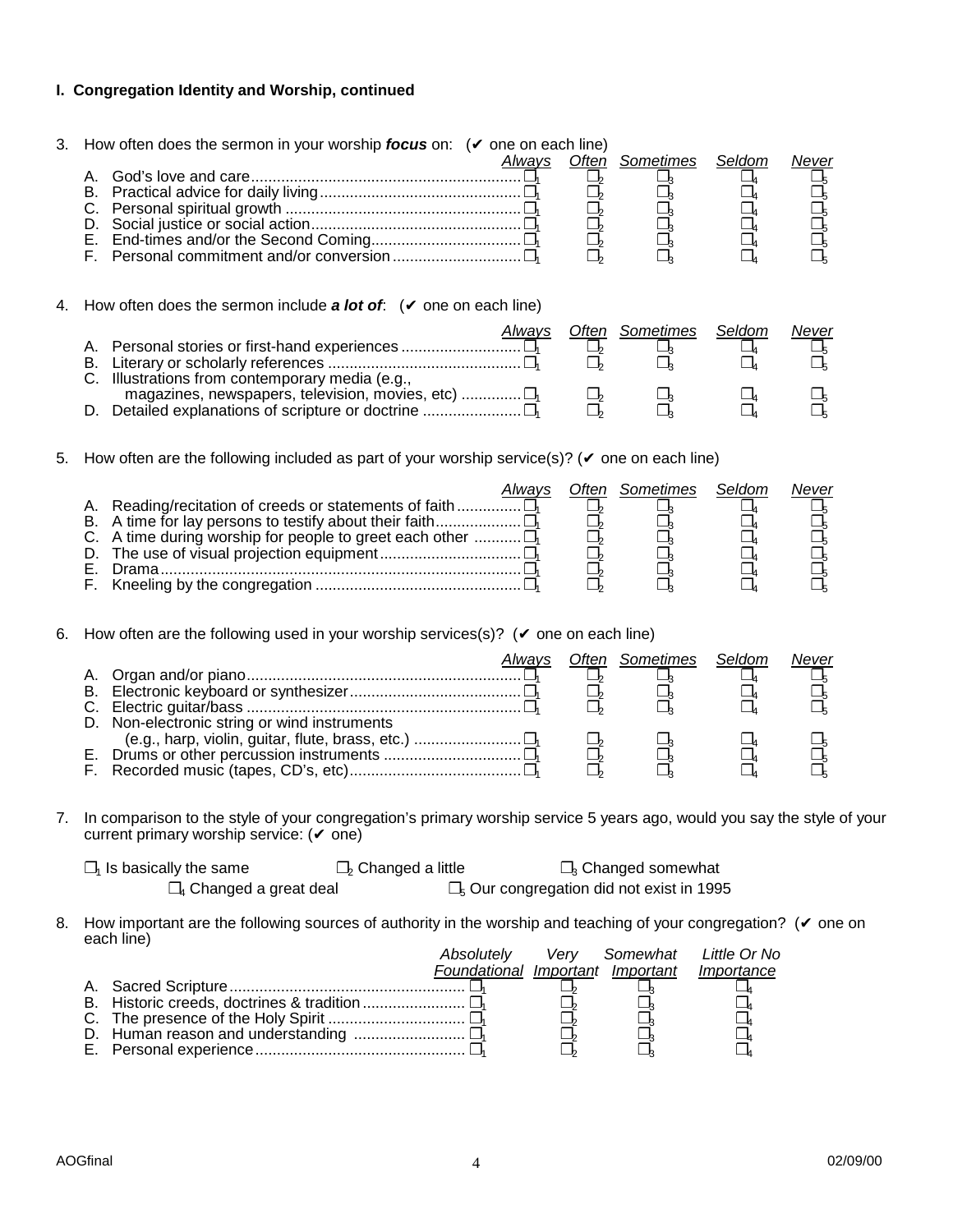### **I. Congregation Identity and Worship, continued**

- 8F. Please check the box of the *one* source of authority that is *most important* in your congregation's worship and teaching—as difficult a choice as this may be.  $({\vee})$  one)
	- $\square_1$  Sacred Scripture
	- $\square$ <sub>2</sub> Historic creeds, doctrines & tradition
	- $\square_3$  The presence of the Holy Spirit
	- $\overline{O}_4$  Human reason and understanding
	- $\square_5$  Personal experience
- 9. Please estimate what percent of your members have been baptized in the Holy Spirit with evidence of speaking in other tongues.  $(\vee)$  one)
	- $\square$ <sub>1</sub> 25% or less
	- $\square_2$  26% 50%
	- $\overline{\Box}_3$  51% 75%
	- $\overline{\Box}_4$  76% or more

# **II. History, Location and Building**

1. In approximately what **year** was this congregation officially founded?

- 2. In what ZIP code area is this congregation's primary worship building located?
- 3. In approximately what **year** did this congregation begin worshiping at its current location?
- 4. How would you describe the place where your congregation's primary worship building is located?  $(V \text{ one})$

B. If **"In or around a city"**, is your congregation located: (✔ one)

| In a central or downtown area of the city $\Box_1$ |  |
|----------------------------------------------------|--|
|                                                    |  |
|                                                    |  |
|                                                    |  |

C. If **"In or around a city"**, is your congregation located: (✔ one)

| Mixed residential and commercial area $\Box$ |
|----------------------------------------------|
|                                              |

5. What is the total seating capacity of your sanctuary?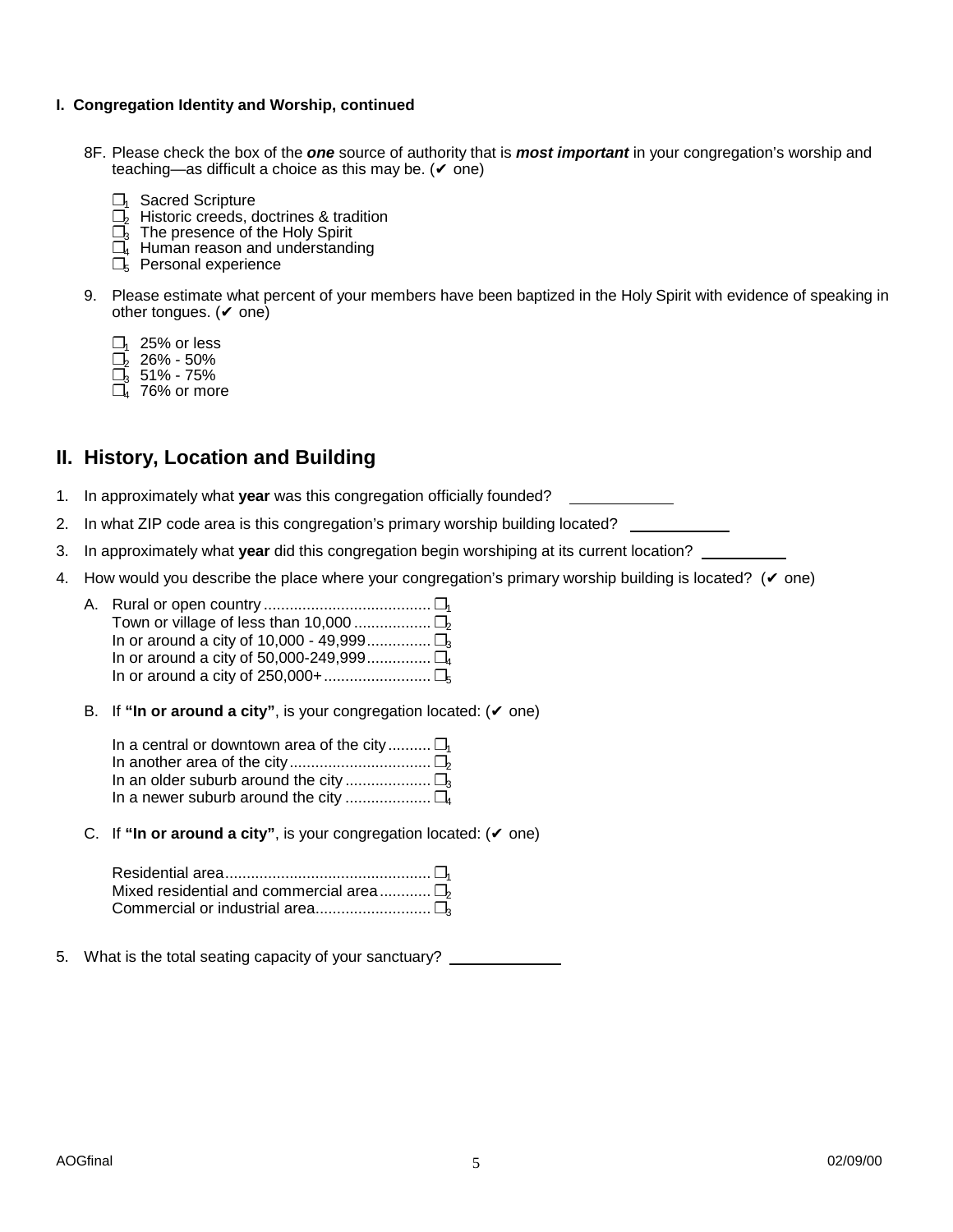# **II. History, Location, and Building, continued**

6. How would you describe the *size* of the following relative to the current needs of your congregation? (✔ one on each line)

|          | Much<br>more than<br>we need | <b>Slightly</b><br>more than<br>we need          | Just<br>about<br><u>right</u>                      | <b>Slightly</b><br>less than<br>we need | Much<br>less than<br>we need |
|----------|------------------------------|--------------------------------------------------|----------------------------------------------------|-----------------------------------------|------------------------------|
| Α.<br>В. |                              | –!∍<br>J2.<br>J <sub>2</sub><br>$\mathsf{L}_{2}$ | $\mathbf{I}_2$<br>$\Box_3$<br>$\Box_3$<br>$\Box_3$ | $\square_{4}$<br>$\Box_{4}$<br>$\Box$   | $\Box_5$<br>□5<br>$\Box_5$   |

7. How would you describe the overall physical condition of your congregation's building(s)? ( $\vee$  one)

| $\Box_1$ Excellent $\Box_2$ Good |  | $\square_3$ Needs improvement $\square_4$ In serious need of improvements and repairs |
|----------------------------------|--|---------------------------------------------------------------------------------------|
|----------------------------------|--|---------------------------------------------------------------------------------------|

8. Do any other congregations use your building space for worship?  $\Box_1$  Yes  $\Box_2$  No

# **III. Congregational Programs**

|  | 1. Does your congregation have a Sunday school that meets regularly? |  |  | $\Box_1$ Yes | $\square_2$ No |
|--|----------------------------------------------------------------------|--|--|--------------|----------------|
|--|----------------------------------------------------------------------|--|--|--------------|----------------|

- IF YES: A. What is the typical, total, weekly attendance of **adults (18 and over)**? → → → B. What is the typical, total, weekly attendance of *children and teens (17 and under)*?  $\rightarrow \rightarrow$
- 2. During the past 12 months, did your congregation have any of the following programs or activities in addition to your regular Sunday school?

| IF YES: A one-time, short-term or occasional event?                   | Circle all "Yeses" that apply |                      |                     |  |  |
|-----------------------------------------------------------------------|-------------------------------|----------------------|---------------------|--|--|
| On-going during a particular season?<br>On-going throughout the year? | One-time<br>Short-term        | On-going<br>During A | On-going<br>Through |  |  |
| <b>No</b>                                                             | Occasional                    | Season               | Year                |  |  |
| А.                                                                    | ь Yes                         | $_{c}$ Yes           | $_{\rm d}$ Yes      |  |  |
| В.                                                                    | ь Yes                         | $_{c}$ Yes           | $_{\rm d}$ Yes      |  |  |
| C.                                                                    | ь Yes                         | $_{c}$ Yes           | $_{d}$ Yes          |  |  |
| D.                                                                    | ь Yes                         | $_{c}$ Yes           | $_{\rm d}$ Yes      |  |  |
| Е.                                                                    | ь Yes                         | $_{c}$ Yes           | $_{\rm d}$ Yes      |  |  |
| F.                                                                    | ь Yes                         | GYes                 | $_{\rm d}$ Yes      |  |  |
| G.                                                                    | ь Yes                         | $_{c}$ Yes           | $_{\rm d}$ Yes      |  |  |
| H. .                                                                  | ь Yes                         | $_{c}$ Yes           | $_{d}$ Yes          |  |  |
| Groups that discuss books or contemporary issues, No                  | ь Yes                         | $_{c}$ Yes           | $_{d}$ Yes          |  |  |
| J.                                                                    | ь Yes                         | $_{c}$ Yes           | $_{\rm d}$ Yes      |  |  |
| Exercise, fitness or weight loss groups or classes  a No<br>Κ.        | ь Yes                         | GYes                 | $_{\rm d}$ Yes      |  |  |
|                                                                       | ь Yes                         | $_{c}$ Yes           | $_{\rm d}$ Yes      |  |  |
| M.                                                                    | ь Yes                         | $_{c}$ Yes           | $_{\rm d}$ Yes      |  |  |
|                                                                       | ь Yes                         | $_{c}$ Yes           | $_{\rm d}$ Yes      |  |  |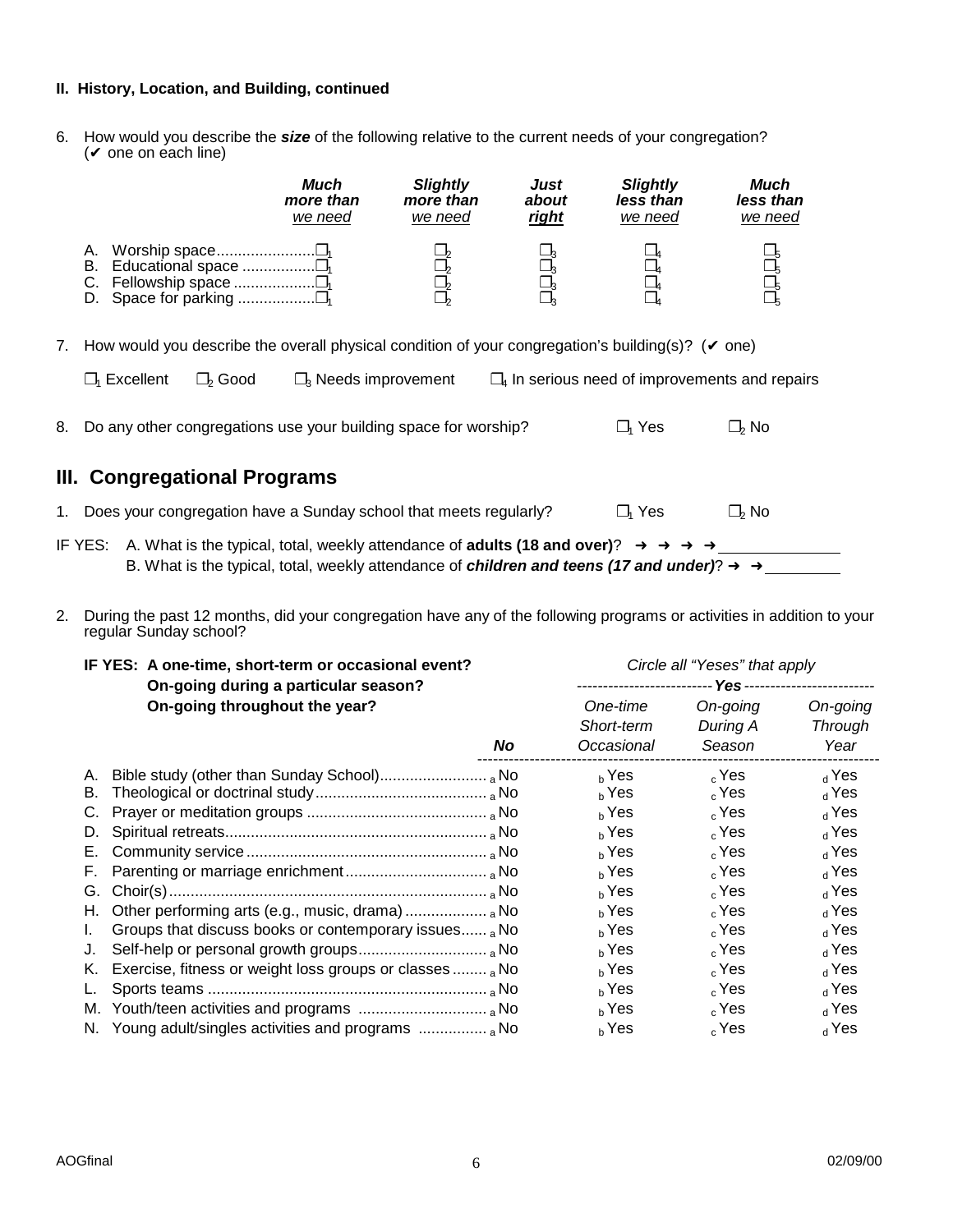### **III. Congregational Programs, continued**

3. How much does your congregation, in its worship and education, emphasize the following *home or personal practices*? ( $\vee$  one on each line)

| A Great                                   | )uite |      |        | Not At     |
|-------------------------------------------|-------|------|--------|------------|
| <b>Jear</b>                               | A Bit | Some | Little | <u>All</u> |
|                                           |       |      |        |            |
|                                           |       |      |        |            |
|                                           |       |      |        |            |
|                                           |       |      |        |            |
|                                           |       |      |        |            |
|                                           |       |      |        |            |
| G. Displaying religious objects, symbols, |       |      |        |            |
|                                           |       |      |        |            |
|                                           |       |      |        |            |

4. In addition to the outreach activities of your denomination, **did your congregation** do any of the following to reach out to new or inactive participants, or to make your congregation better known in your community *during the past 12 months*? If **No**, is the item: **A)** Something that probably would be supported by most members if you tried it; or **B)** Something that probably would **not** be supported by most members? ( $\checkmark$  one on each line)

|    | Yes.                                                               |          | ------ No, but members ----- |
|----|--------------------------------------------------------------------|----------|------------------------------|
|    | Done in last                                                       | A) Would | B) Would Not                 |
|    | 12 Months                                                          | Support  | Support                      |
|    |                                                                    |          |                              |
|    |                                                                    | $\Box_2$ | $\Box_3$                     |
|    |                                                                    | $\Box_2$ |                              |
|    |                                                                    | $\Box_2$ | $\Box_3$                     |
|    | E. Efforts to identify and contact people who have                 |          |                              |
|    |                                                                    |          |                              |
|    | F. Stressing in your congregation's preaching and teaching the     |          |                              |
|    |                                                                    |          |                              |
|    | G. Special worship services intended to attract                    |          |                              |
|    | the unchurched/nonmembers, e.g., "Bring a                          |          |                              |
|    |                                                                    |          |                              |
|    | H. Special programs (e.g., parenting classes, young single nights, |          |                              |
|    | art festivals, street ministries) especially intended to attract   |          |                              |
|    | unchurched persons/nonmembers in your community $\square_1$        |          |                              |
| L. |                                                                    |          |                              |
|    |                                                                    |          |                              |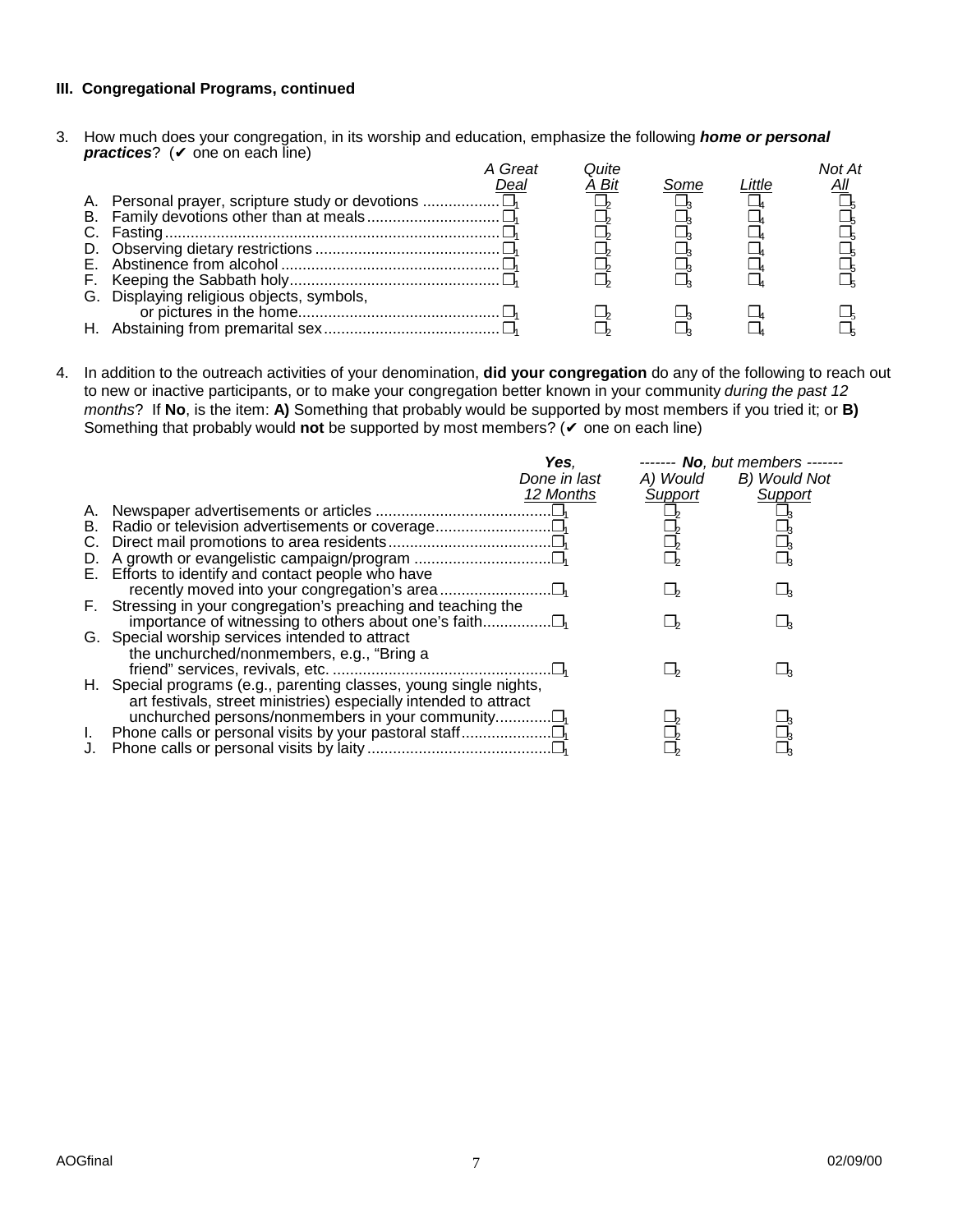## **III. Congregational Programs, continued**

5. In the past 12 months, did your congregation provide or cooperate in providing any of the following services for your own congregation's members or for people in the community? "Cooperation" includes financial contributions, volunteer time by congregational members, space in your building, material donations, etc.

|    |                                              | -------- Yes (Circle all that apply)--------- |                       |  |
|----|----------------------------------------------|-----------------------------------------------|-----------------------|--|
|    |                                              |                                               | Cooperated            |  |
|    |                                              | Provided                                      | <b>With Another</b>   |  |
|    |                                              | Directly by Our                               | Congregation, Agency, |  |
|    | <u>No</u>                                    | Congregation                                  | Or Organization       |  |
| А. |                                              | $h$ Yes                                       | $_{c}$ Yes            |  |
| В. |                                              | $h$ Yes                                       | $_{c}$ Yes            |  |
| C. |                                              | $h$ Yes                                       | $_{c}$ Yes            |  |
| D. |                                              | $b$ Yes                                       | $c$ Yes               |  |
| Е. |                                              | $h$ Yes                                       | $_{c}$ Yes            |  |
| F. |                                              | ь Yes                                         | $_{c}$ Yes            |  |
| G. |                                              | $b$ Yes                                       | $_{c}$ Yes            |  |
| Н. |                                              | $h$ Yes                                       | $_{c}$ Yes            |  |
| L. |                                              | ь Yes                                         | $_{c}$ Yes            |  |
|    | Organized social issue advocacy or community |                                               |                       |  |
|    | $_{\rm a}$ No<br>organizing                  | $h$ Yes                                       | $_{c}$ Yes            |  |
| Κ. |                                              | $h$ Yes                                       | $_{c}$ Yes            |  |
|    |                                              | $h$ Yes                                       | $_{c}$ Yes            |  |
| M. |                                              | $h$ Yes                                       | $_{c}$ Yes            |  |
| N. |                                              | ь Yes                                         | $_{c}$ Yes            |  |
| O. |                                              | $_b$ Yes                                      | $_{c}$ Yes            |  |
|    |                                              | <sub>b</sub> Yes                              | $_{c}$ Yes            |  |

6. In a typical month, about how many people *do you estimate* are served through the services your congregation **directly** provides? Estimated number of people served

# **IV. Leadership and Organizational Dynamics**

- 1. Which of the following best describes the situation in your congregation?  $($  $\checkmark$  one)
	- $\Box_1$  We do *not* have any problem getting people to accept volunteer leadership roles.
	- $\Box_2$  Recruiting volunteer leaders is a continual challenge, but we eventually find enough willing people.
	- $\overline{\Box}_3$  We cannot find enough people who are willing to serve.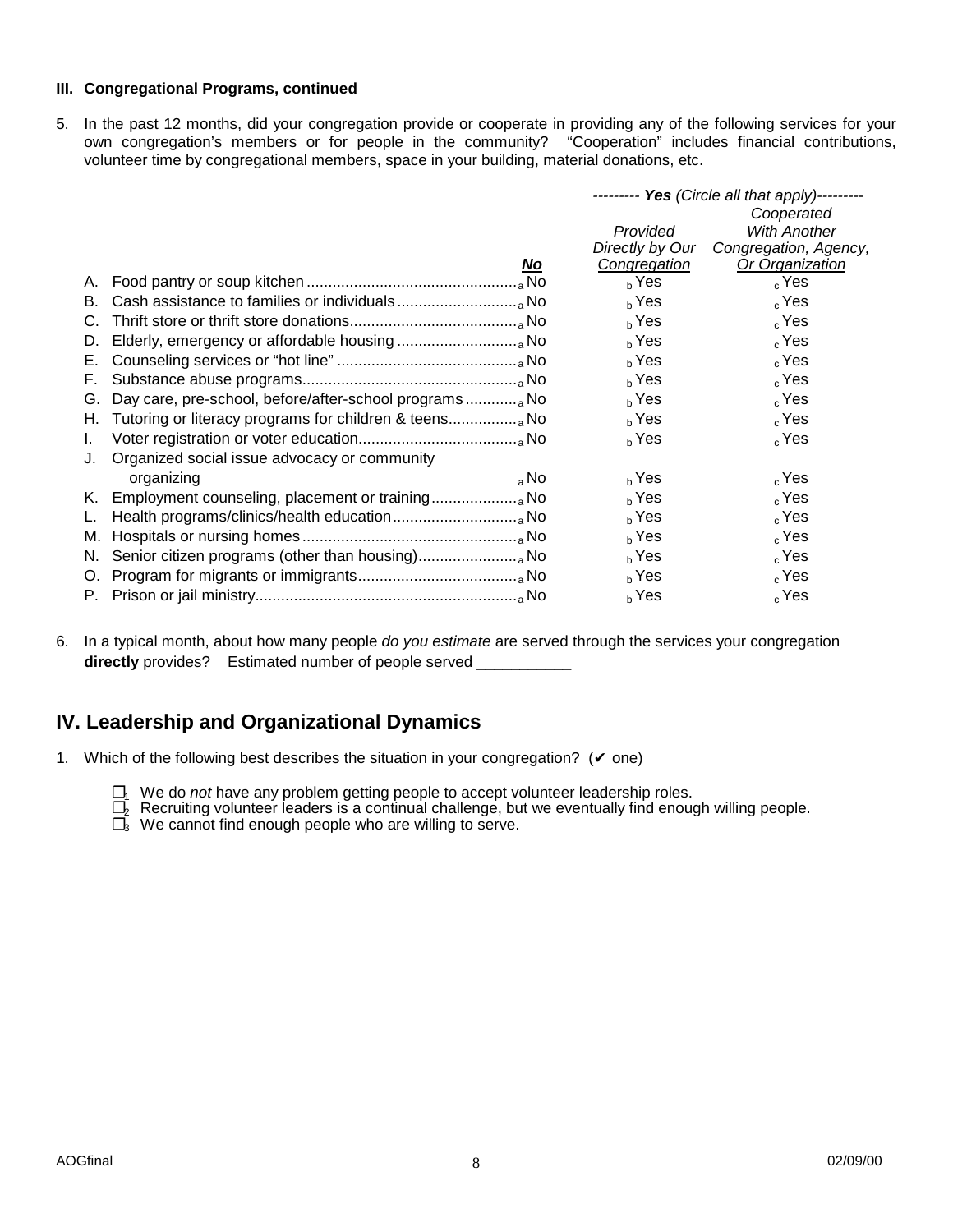# **IV. Leadership and Organizational Dynamics, continued**

- 2. Please describe your current senior pastor by checking all of the boxes that apply or filling in the requested information.
	- A. If you have **co-pastors**, please check here ❐(1) and answer the following for the older of your co-pastors. Skip to question 2C.
	- B. If you do not currently have a pastor, please check here  $\square_{(1)}$  and skip to question 3.
	- C. Age? Years old
	- D.  $\Box_1$  Paid  $\Box_2$  Volunteer
	- E.  $\Box$ <sub>1</sub> Full time  $\Box$ <sub>2</sub> Full time, supplemented by outside employment  $□<sub>3</sub>$  Part time → **IF PART TIME** does pastor also: a) Serve another congregation?  $□<sub>1</sub>$  Yes  $□<sub>2</sub>$  No

b) Work a secular job?  $\square_1$  Yes  $\square_2$  No

- F.  $\Box_1$  Male  $\Box_2$  Female
- G.  $\Box_1$  Regular call  $\Box_2$  Temporary/interim
- H. Highest level of education:  $(\vee)$  one)
	- $\square$ <sub>1</sub> High school diploma or less
	- $\square$ <sub>2</sub> Some college or technical
	- ❐<sup>3</sup> College Bachelor's Degree
	- ❐<sup>4</sup> Master's Degree
	- $\square_5$  Doctoral Degree
- I. Highest level of ministerial education:  $(\vee)$  one)
	- $\Box_1$  None

 $\overline{\phantom{a}}$ 

- □<sub>2</sub> Certificate or correspondence program
- $\square$ <sub>3</sub> Bible college or some seminary
- $\square$ <sub>4</sub> Seminary Master's degree (e.g., M. Div)
- $\square_5$  Post-Master's Seminary degree (e.g., D.Min)
- J. Race/ethnicity: (✔ one)

| $\Box_1$ American Indian/Alaska Native           | $\square$ <sub>4</sub> Hispanic or Latino |                                                    |
|--------------------------------------------------|-------------------------------------------|----------------------------------------------------|
| $\square$ , Asian                                |                                           | $\square_5$ Native Hawaiian/Other Pacific Islander |
| $\square$ <sub>3</sub> Black or African American | $\Box$ White                              | $\Box$ - Other                                     |

K. This person became your senior pastor in what year?

- 3. How many senior pastors, including the current one, have served this congregation during the past 10 years?
- 4. How long was the previous senior pastor employed by this congregation? \_\_\_\_\_\_ years
- 5. How many paid, ministerial and program staff does this congregation have?

A. Number Full time, paid \_\_\_\_\_ B. Number Part time, paid \_\_\_\_\_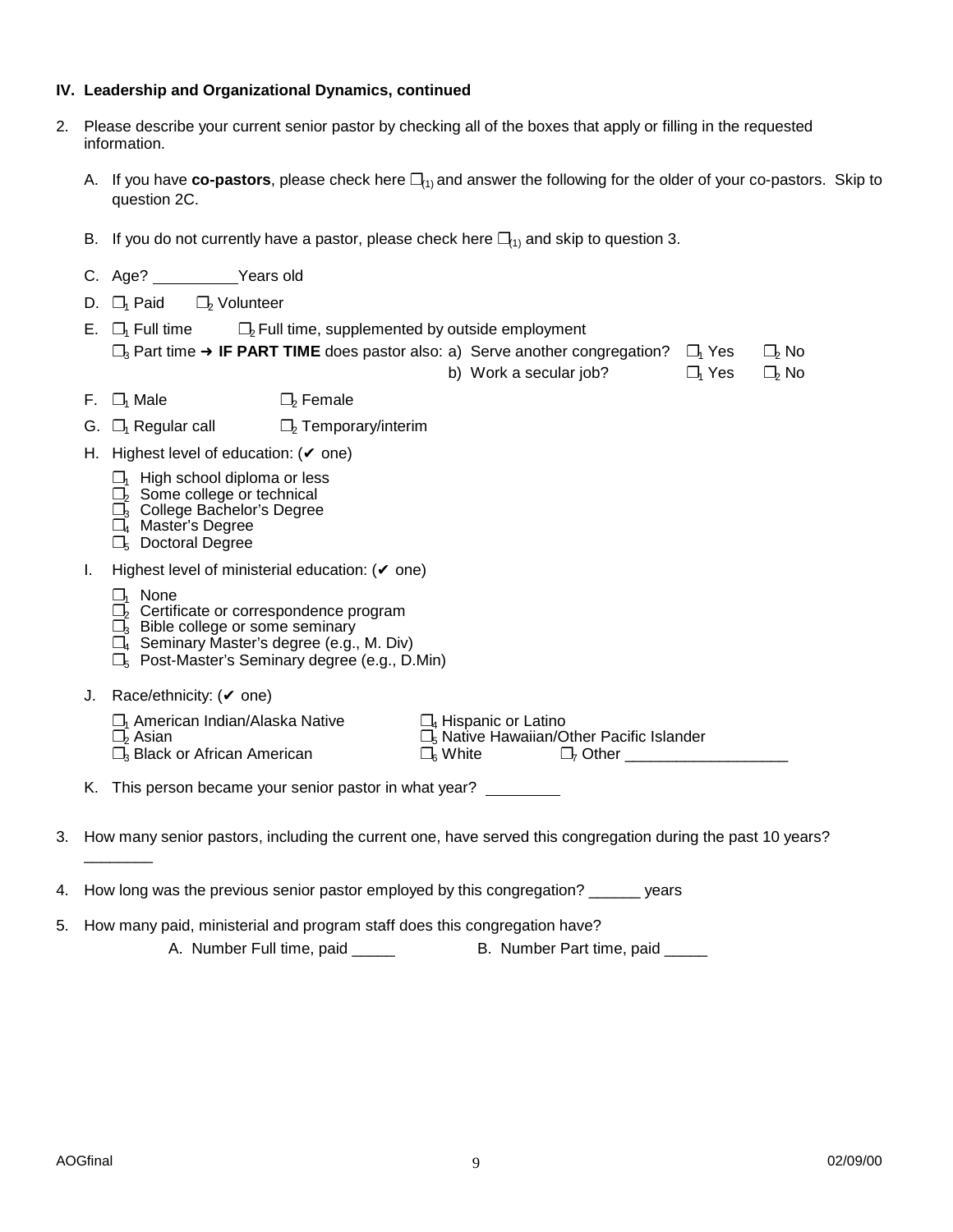# **IV. Leadership and Organizational Dynamics, continued**

6. During the last 12 months, has your congregation been involved in any of the following types of inter-congregational, ecumenical or interfaith activities? *Circle all "yeses" that apply*

|                                                          | Circle all "yeses" that apply        |               |                   |  |
|----------------------------------------------------------|--------------------------------------|---------------|-------------------|--|
|                                                          | With other congregations or persons: |               |                   |  |
|                                                          | From                                 | From other    | From              |  |
|                                                          | the                                  | Christian     | Other Faith       |  |
| No                                                       | A/G                                  | Denominations | <b>Traditions</b> |  |
|                                                          | ь Yes                                | 2 Yes         | $_{\rm d}$ Yes    |  |
| B. Joint celebrations or programs other than worship, No | $h$ Yes                              | $_{c}$ Yes    | $_{\rm d}$ Yes    |  |
|                                                          | $h$ Yes                              | $_{c}$ Yes    | $_{\rm d}$ Yes    |  |
| D. Councils of churches or ministerial associations, No  | $h$ Yes                              | $_{c}$ Yes    | $_{\rm d}$ Yes    |  |

7. During the last *five years* has your congregation experienced any disagreements or conflicts in the following areas?  $({\mathbf v})$  one on each line) *---------------------Yes, and it was:--------------*

|        |         | <b>169</b> , and it was.------------ |          |
|--------|---------|--------------------------------------|----------|
|        | Verv    | Moderately                           | Not Very |
| No     | Serious | Serious                              | Serious  |
|        |         |                                      |          |
|        |         |                                      |          |
|        |         |                                      |          |
|        |         |                                      |          |
|        |         |                                      |          |
|        |         |                                      |          |
|        |         |                                      |          |
|        |         |                                      |          |
| Other: |         |                                      |          |
|        |         |                                      |          |

- 8. When your congregation purchases worship, educational, stewardship, evangelism, etc, materials or supplies, does it purchase them:  $(\vee)$  one)
	- $\Box_1$  Exclusively from within the A/G  $\qquad \Box_3$  Primarily from outside the A/G
- - $\Box_2$  Primarily from within the A/G  $\Box_4$  Exclusively from outside the A/G
- - $\square_5$  From a pretty even balance between A/G and non-A/G sources
- 9. Which **one** of the following three statements best describes your congregation? ( $\vee$  one)
	- $\square$ <sub>1</sub> Our congregation has definite expectations for members that are strictly enforced.
	- $\square$ <sub>2</sub> Our congregation has fairly clear expectations for members, but the enforcement
	- of these expectations is not very strict.
	- $\square_3$  Our congregation has only vague expectations for members that are seldom, if ever, enforced.

### **V. Participants**: *[We know you may have to estimate or guess at the answers to several of the questions in this section and the next section. That is O.K.]*

1. Approximately how many persons would you say are associated *in any way* with the religious life of this congregation—counting all adults and children, regular and irregular participants, members and also participating nonmembers?

➜➜ Number \_\_\_\_\_\_\_\_\_

- 2. Approximately how many persons both adults and children would you say *regularly participate* in the religious life of your congregation — *whether or not* they are officially members of your congregation?
	- A. Number of **regularly participating** adults (18 and over) ➜➜➜➜➜➜➜\_\_\_\_\_\_\_\_
	- B. Number of **regularly participating** children and teens (17 and under) → →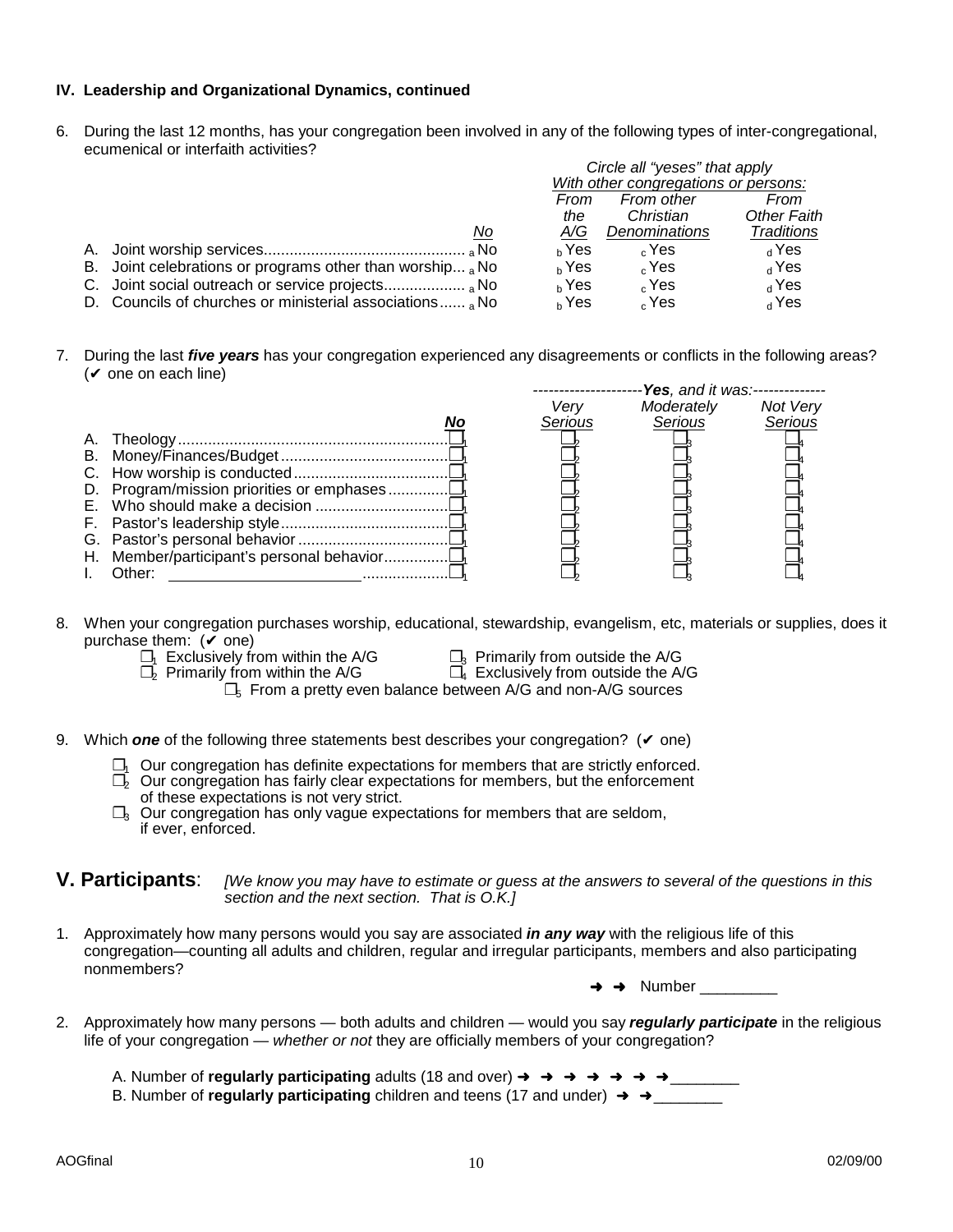# **V. Participants, continued**

## 3. Since 1995, has the above number of **regularly participating adults**: (✔ one)

 $\Box_1$  Increased 10% or more  $\Box_4$  Decreased 5% to 9%

 $\square_1$  Increased 10% or more<br> $\square_2$  Increased 5% to 9%<br> $\square_3$  Stayed about the same (+/- 4%)  $\Box_3^-$  Stayed about the same (+/- 4%)  $\qquad \qquad \Box_6^-$  Our congregation did not exist in 1995

# 4. Of your total number of **regularly participating adults**, what percent would you estimate are: (✔ one each line)

|          |                                                                              | Hardly Any Few       |                      | Some                           | Many                       | Most                 | All Or Nearly All    |
|----------|------------------------------------------------------------------------------|----------------------|----------------------|--------------------------------|----------------------------|----------------------|----------------------|
|          | None                                                                         | 1-10%                |                      | 11-20% 21-40%                  | 41-60%                     | 61-80%               | 81-100%              |
| А.       |                                                                              | $\Box_2$             | $\Box_3$             | $\Box_4$                       | $\Box_5$                   | $\square_6$          | $\Box_7$             |
| В.       |                                                                              | $\Box_2$             | $\Box_3$             | $\Box_4$                       | $\square_5$                | $\square_6$          | $\sqcup_7$           |
| C.       |                                                                              | $\square_2$          | $\square_3$          | $\Box_4$                       | $\Box_5$                   | $\Box_6$             | $\Box_7$             |
| D.<br>Е. |                                                                              | $\Box_2$<br>$\Box_2$ | $\Box_3$<br>$\Box_3$ | $\Box_4$<br>$\square_4$        | $\square_5$<br>$\square_5$ | $\Box_6$<br>$\Box_6$ | $\Box_7$<br>$\Box_7$ |
| F.       |                                                                              | $\Box_2$             | $\Box_3$             | $\Box_4$                       | $\Box_5$                   | $\Box_6$             | $\square_7$          |
|          |                                                                              | $\Box_2$             | $\Box_3$             | $\Box_4$                       | $\Box_5$                   | $\Box_6$             | $\Box_7$             |
| Н.       | New to our congregation in                                                   |                      |                      |                                |                            |                      |                      |
|          |                                                                              | $\Box_2$             | $\Box_3$             | $\Box_4$                       | $\Box_5$                   | $\square_6$          | _I <sub>7</sub>      |
| L.       | Live in the immediate area                                                   |                      |                      |                                |                            |                      |                      |
|          | around our church building $\square_1$                                       | $\sqcup_2$           | $\Box_3$             | $\Box_{4}$                     | $\square_5$                | ⊔ีค                  |                      |
|          | Commute more than 15 minutes                                                 |                      |                      |                                |                            |                      |                      |
|          | to get to our worship services $\square_1$<br>K. Currently holding volunteer | $\sqcup_2$           | $\Box_3$             | $\Box_{4}$                     | $\square_5$                | $\sqcup_{6}$         | _I <sub>7</sub>      |
|          | leadership roles in our                                                      |                      |                      |                                |                            |                      |                      |
|          | congregation, e.g., serving on                                               |                      |                      |                                |                            |                      |                      |
|          | committees, teaching "Sunday                                                 |                      |                      |                                |                            |                      |                      |
|          |                                                                              | $\mathsf{L}_{2}$     | $\Box_3$             |                                | $\square_5$                |                      |                      |
|          | In households with incomes                                                   |                      |                      |                                |                            |                      |                      |
|          |                                                                              | $\Box_2$             | $\square_3$          | $\Box_{\scriptscriptstyle{A}}$ | $\square_5$                | $\Box_{\kappa}$      | 」,                   |
|          | M. In households with children under                                         |                      |                      |                                |                            |                      |                      |
|          |                                                                              |                      |                      |                                | ⊐ҕ                         |                      |                      |

5. Of your total number of **regularly participating adults**, what percent (please report whole percents, no decimals) would you estimate are:

| a. American Indian/Alaska Native | %    | e. Native Hawaiian or         | $\frac{0}{6}$ |
|----------------------------------|------|-------------------------------|---------------|
| b. Asian                         | %    | <b>Other Pacific Islander</b> |               |
| c. Black or African American     | %    | f. White:                     | $\frac{0}{6}$ |
| d. Hispanic or Latino            | $\%$ | a. Other                      | $\frac{0}{6}$ |
|                                  |      | <b>TOTAL</b>                  | 100%          |

|                           |                          | h. Within these racial/ethnic groups, are there any significant national sub-groups (e.g., German, Korean, Irish, |
|---------------------------|--------------------------|-------------------------------------------------------------------------------------------------------------------|
| Mexican, Caribbean, etc)? | $\Box_1$ Yes $\Box_2$ No | <b>IF YES, please list them</b>                                                                                   |

6. Of your total number of adult participants, how many would you estimate are involved in:  $(V$  one on each line)

| Almost |      |      |     |      |
|--------|------|------|-----|------|
|        | Most | Some | Few | None |
|        |      |      |     |      |
|        |      |      |     |      |
|        |      |      |     |      |

7. How many of the high school age children of your adult participants would you estimate are involved in the religious life and activities of your congregation?  $({\mathbf{v}})$  one)

| $\Box_1$ Almost all<br>$\Box_2$ Most<br>$\Box_4$ Few<br>$\square_3$ Some |  |  |  | $\square_5$ Hardly any |
|--------------------------------------------------------------------------|--|--|--|------------------------|
|--------------------------------------------------------------------------|--|--|--|------------------------|